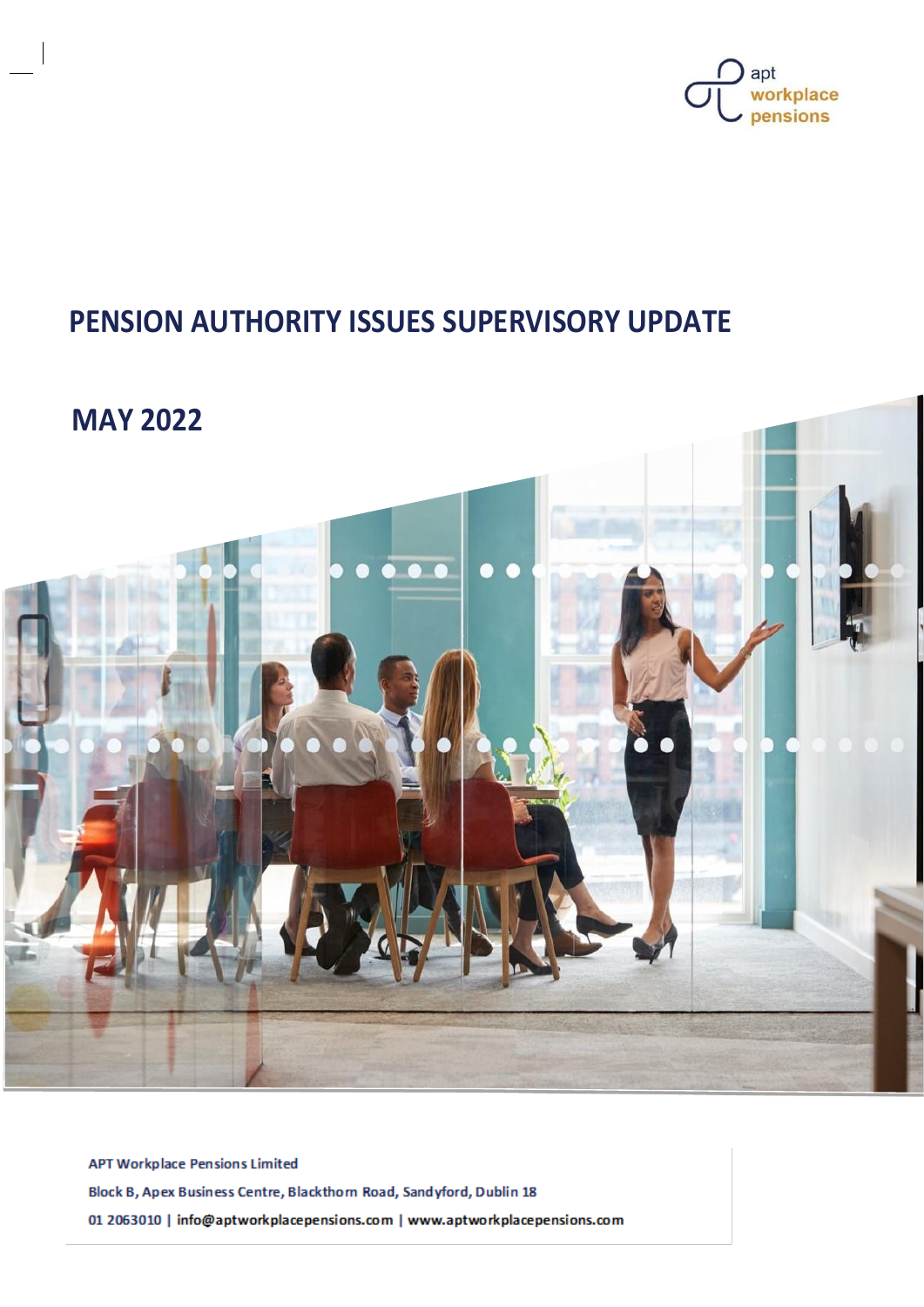

### **Pension Authority issues supervisory updates.**

Ms Grace Guy of the Pensions Authority addressed the IAPF DC Conference and issued a supervisory update on a number of areas under the IORP II Directive and Code of Practice for Trustees.

In her address Ms Guy referenced the IORP II Directive being a watershed for Irish pension schemes and the significantly enhanced obligations for trustees that the Directive has brought. The Pensions Authority believe that the cost and resources required to meet the new requirements are unlikely to be feasible for the majority of scheme and that Master Trusts are of systemic importance to deliver better member outcomes. The goal of the Pension Authority is to have less than 200 DC schemes and again less than 200 DB scheme by 2027.

#### **1. Personal Benefit Statement**

The changes to the Pensions Act introduced by the IORP II Directive requires that schemes must make the Personal Benefit Statement (PBS) available not later than 31 December 2022. The Authority has identified a number of practical compliance issues for trustees and Ras in meeting this deadline, these include:-

- Re-programming of administration systems
- Awaiting guidance on assumptions for benefit projections
- Inclusion of deferred members for the first time

The Authority have advised that they will issue guidance on the assumptions for benefit projections in July 2022 and consequently will not require a PBS to be issued in 2022.

A PBS will need to be produced in 2023 with an effective of 1 January 2023 or later.

Trustees/registered administrators must continue to make annual benefit statements and (for DC schemes) SORPs until they issue a PBS.

#### **2. Use of Electronic Communication**

The Pensions Authority has confirmed that trustees are permitted to provide information to members or beneficiaries using electronic methods in accordance with section 2(8) of the Act. In doing so, they need to comply with the Electronic Commerce Act 2000 (the ECA).

The ECA requires recipients' consent to the receipt of the information electronically. The Pensions Authority confirms that trustees are responsible for determining how they comply with the ECA requirements and what type of consent is required from members to receive information electronically (i.e. active or passive consent). The Authority's view is that trustees should have regard to the specific profile and experience of their own scheme membership when deciding what type of consent is most appropriate.

#### **3. Annual Compliance Statement (ACS) 2022**

Trustees must prepare the 2022 ACS not later than 31 January 2023 in accordance with section 26T of the Pensions Act. The 2022 ACS form will remain unchanged from the form used for the 2021 ACS.

**APT Workplace Pensions Limited** 

Block B, Apex Business Centre, Blackthorn Road, Sandyford, Dublin 18

01 2063010 | info@aptworkplacepensions.com | www.aptworkplacepensions.com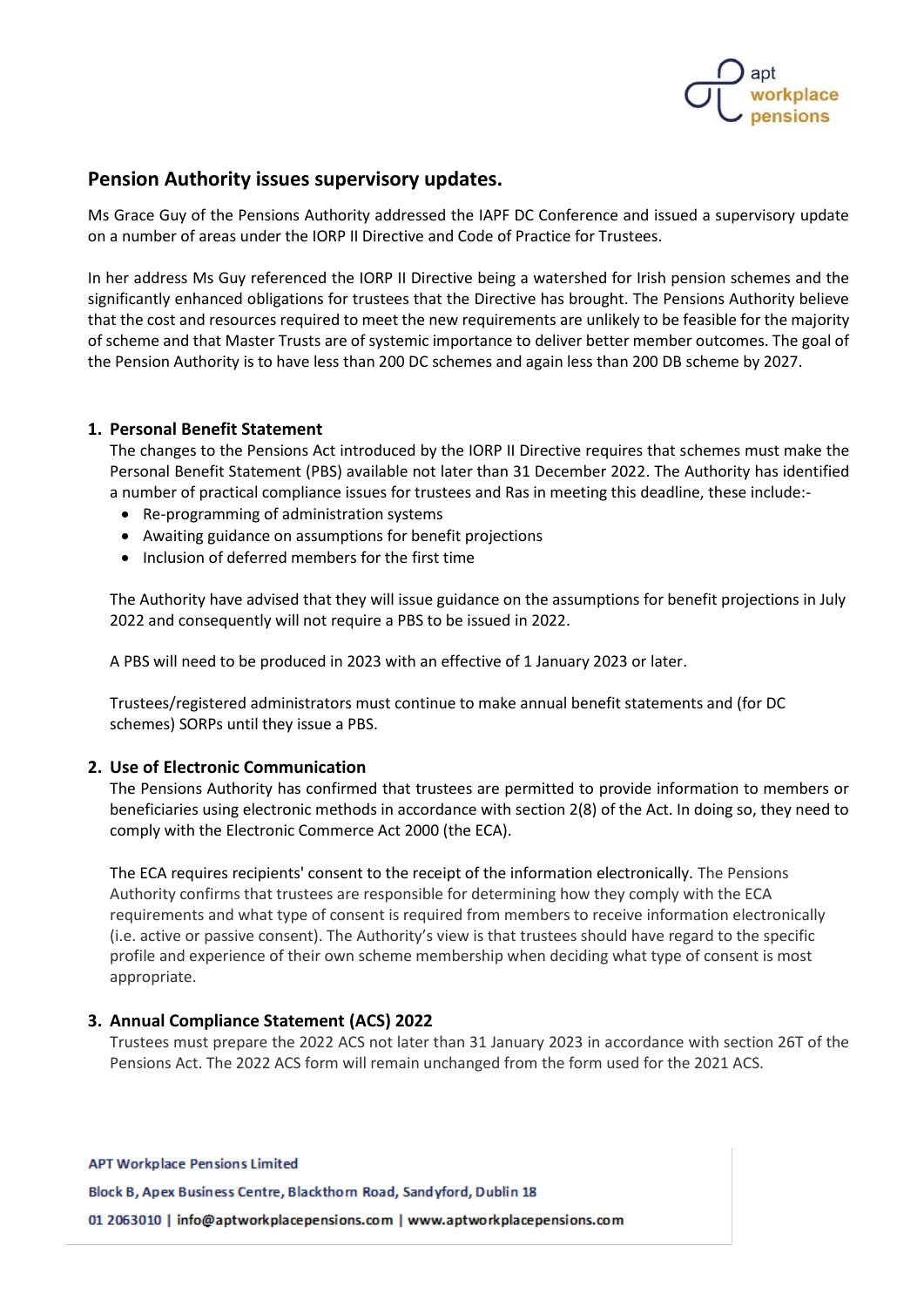

Trustees will not be required to submit the 2022 ACS to the Authority in 2023. However, the Authority will carry out sample checks and audits of this obligation as part of its ongoing supervisory activity. Trustees are reminded that a failure to prepare the ACS may amount to an offence liable to a prosecution.

The Authority is currently developing its systems to enable trustees to make a digital submission of the ACS. Trustees will be required to digitally submit the 2023 ACS to the Authority in February 2024. Further details on registering for the digital submission of the ACS will be issued in due course.

#### **4. Regulated Markets**

The definition of 'regulated markets' in the Pensions Act has created difficulties in relation to the non-EEA investment holdings of schemes, this issue is being examined by the Pensions Authority. The Authority understands that schemes may decide to defer consequent investment or related decisions until the Authority has concluded its examination.

#### **5. Other items**

#### **a. Guidance for Master Trusts**

The Pensions Authority will issue further information for master trusts in the week commencing 30 May 2022. This information is in response to queries raised directly with the Authority by trustees, founders and service providers of master trusts.

#### **b. EIOPA stress test 2022**

On 4 May, the Authority sent letters to trustees of the Irish schemes falling within the scope of the 2022 EIOPA stress test exercise to highlight the requirement to provide information to the Authority in accordance with section 156 of the Act.

The EIOPA reporting templates must be completed in full by selected schemes and submitted to the Authority by 13 June. The Authority is the direct contact point for participating Irish schemes and all queries and completed templates should be emailed to international@pensionsauthority.ie.

#### **c. Survey of DB and DC schemes**

The Pensions Authority have advised that they will be conducting a short survey of a selection of DB and DC schemes in June 2022. The purpose of the survey is to assess schemes' progress since the original survey on IORP II preparedness was conducted in 2020. The Authority will collect survey data anonymously using a digital survey platform. The findings will be published on the Authority's website in September 2022.

#### **If you have any questions on this update, please contact either.**

| <b>Peter Griffin</b>                   | Aidan Lambe                          |
|----------------------------------------|--------------------------------------|
| <b>Director of Member Services</b>     | <b>Head of Client Services</b>       |
| peter.griffin@aptworkplacepensions.com | aidan.lambe@aptworkplacepensions.com |
| Tel: 01 2063010                        | Tel: 01 2063010                      |

**APT Workplace Pensions Limited** Block B, Apex Business Centre, Blackthorn Road, Sandyford, Dublin 18 01 2063010 | info@aptworkplacepensions.com | www.aptworkplacepensions.com